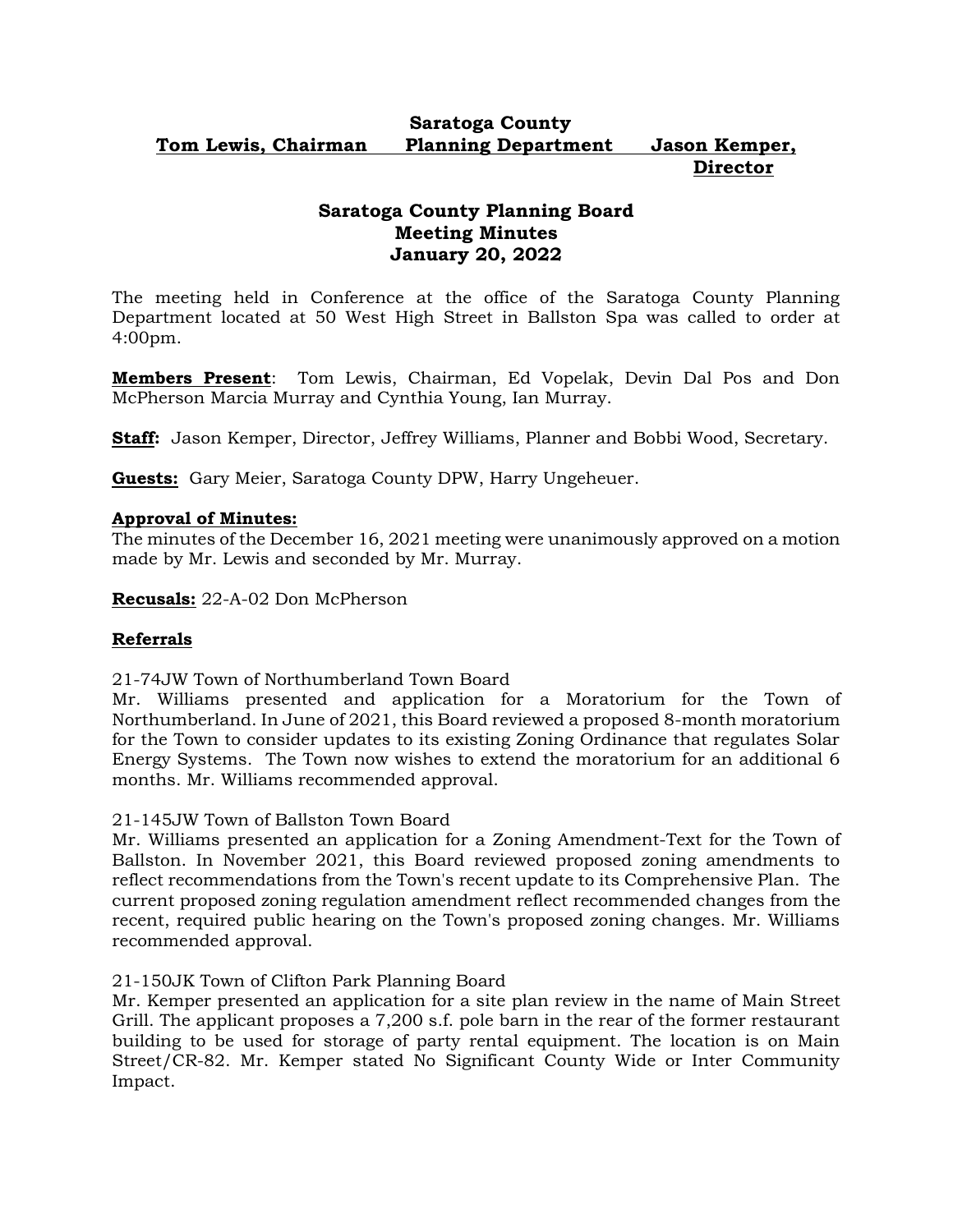#### 21-01JW Town of Wilton Planning Board

Mr. Williams presented an application for a Special Use Permit in the name of 363 Ruggles Road. A proposal to raise chickens on a 1.84-acre residential parcel. A Special Use Permit for the Town's R-2 zone is needed to do so. Located on Ruggles Road (Taylor Road County Forest). Mr. Williams stated that No Significant County Wide or Inter Community Impact.

#### 22-02JW Village of Ballston Spa Planning Board

Mr. Williams presented an application for the Village of Ballston Spa a Site Plan Review in the name of High Rock Plaza. A proposal to retrofit the former bowling alley including exterior façade improvements to the building for the proposed 2,100 s.f. of warehouse storage and 9,700 s.f. of retail flex space use. Located on Bath Street and Washington Street (NYS Rt 50) The Board noticed the existing site has wide open access to Washington Street and suggested that the applicant delineate a proper location for ingress and egress to and from the site along with properly marked parking areas to a create safe and effective internal traffic pattern. The Board also commented on the possible need for side walk improvements. Mr. Williams recommends No Significant County Wide or Inter Community Impact.

## 22-03JW Village of Ballston Spa Planning Board

Mr. Williams presented an application for the Village of Ballston Spa a Site Plan Review in the name of 11-13 Washington St. A proposal to renovate an existing two-story building into a retail, brewery and restaurant use on Washington Street adjacent to Cumberland Farms. The Board remembered that the Village performed an off-site parking survey for the Village in the past and asked if this study was taken into consideration when discussing parking needs for the proposed use. The Board also commented on the possible need for sidewalk improvements. Mr., Williams recommended No Significant County Wide or Inter Community Impact.

#### 22-04JK Village of Schuylerville Board of Trustees

Mr. Kemper presented an application for the Village of Schuylerville a Zoning Adoption-Map & Text. The Village wishes to adopt zoning to ensure new development is consistent with the Village's historic architecture and setting, to encourage the adaptive re-use of existing buildings, to ensure for pedestrian and vehicular safety and to protect the natural environment of the Village as outlined in their Comprehensive Plan. Located for Village-wide (Town of Saratoga & Northumberland, Village of Victory, Monument Rd/CR-338, NYS Rts 32 & 29 and US Rt 4). Mr. Kemper recommended approval.

#### 22-05JW Town of Wilton Town Board

Mr. Williams presented an application for the Town of Wilton a Legislative PUDD Amendment in the name of Mountain Ledge PUDD. A proposed amendment to the SUNY ADK Wilton PUDD to allow a mixed-use commercial/residential PUDD on a 15.46-acre parcel. The tentative plan consist of 5 additional buildings with a total area of 158,500 s.f. for professional offices & services, retail and apartment type uses. Located on US Rt 9. Mr. Williams recommended approval.

#### 22-06JK Town of Milton Planning Board

Mr. Kemper presented an application for the Town of Milton an Area variance in the name of Emigh. A proposal to construct a 1,440 s.f. a commercial storage garage on a 0.46-acre, residential parcel in the Town's Town Center zone has caused the need for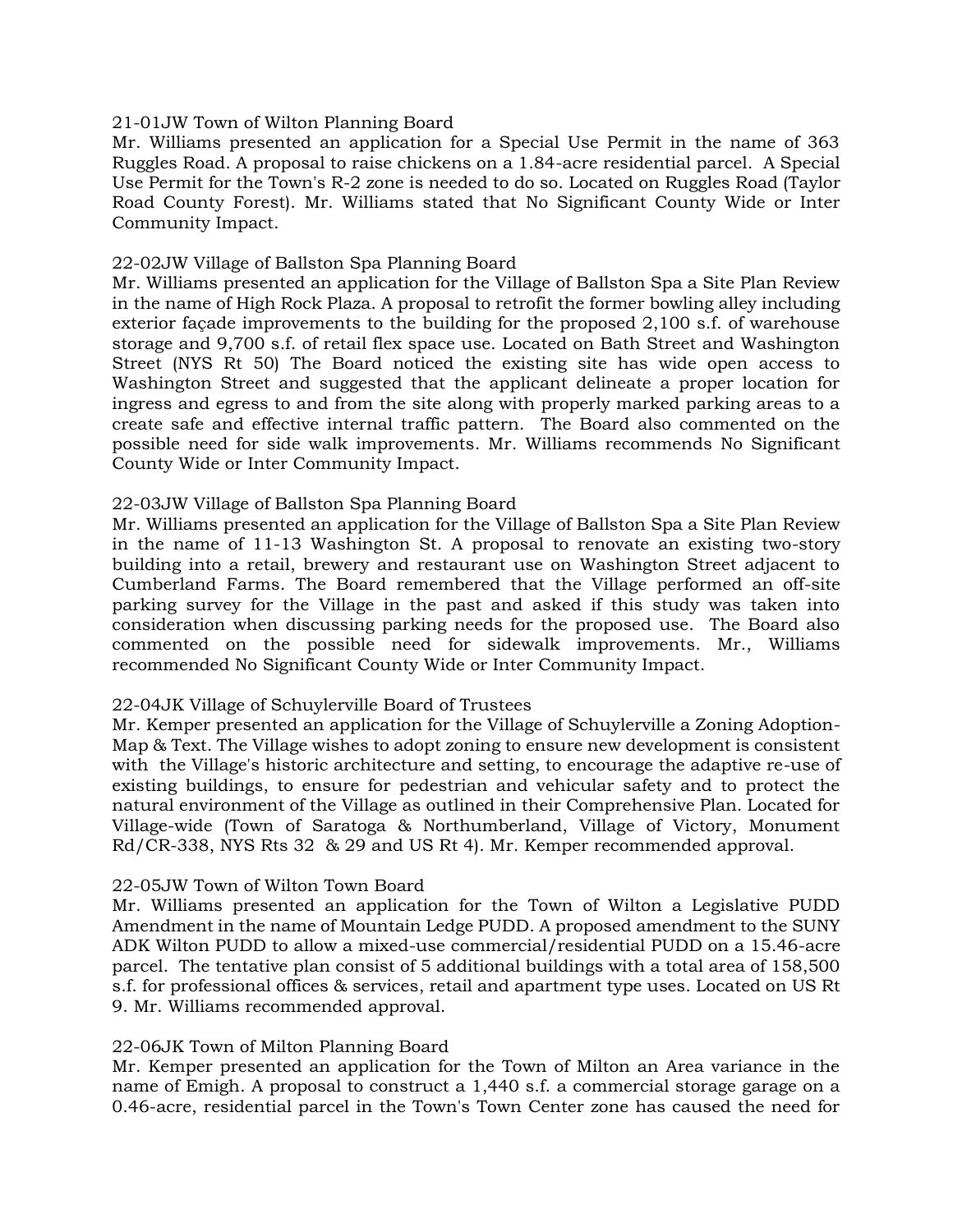an area variance. The proposed structure is to be constructed with an 11 ft. rear yard setback where 20 ft. is the minimum allowed per the Town's zoning. Located on Geyser Road/CR-43 (City of Saratoga Springs). (See 22-11 for Special Use Permit and Site Plan review -Jan. 2022).

## 22-07JK Town of Clifton Park Planning Board

Mr. Kemper presented an application for the Town of Clifton Park a special use permit & Plan Review in the name of Chick-Fil A. A proposal to redevelop the former "Pier 1" retail store site into a quick serve, drive-thru restaurant with a 5,000 s.f. building on the 1.51 acre parcel. Located on Clifton Park Center Road (NYS Rt 146).Mr. Kemper recommended No Significant County Wide or Inter Community Impact.

#### 22-08JK Town of Clifton Park Planning Board

Mr. Kemper presented an application for the Town of Clifton Park a Site Plan Review in the name of 1860 Rt 9 Warehouse/Office Development. A proposal to construct four, 15,000 s.f. warehouse/office buildings with 12,000 s.f. of warehouse and 3,000 s.f. of office space each on the 8.08-acre, B-5 zoned parcel. Located on US Rt 9 (Town of Halfmoon). Mr. Kemper recommended No Significant County Wide or Inter Community Impact.

#### 22-09JK Town of Clifton Park Planning Board

Mr. Kemper presented an application for The Town of Clifton Park a Special use permit in the name of 977 Main Street. A proposal to bring an existing two-family residential structure into conformance by allowing a two-family residential use via special use permit in the Town's R-1 zone. Mr. Kemper recommended No Significant County Wide or Inter Community Impact.

#### 22-10JK Town of Malta Planning Board

Mr. Kemper presented an application for the Town of Malta a Project Plan Review in the name of Catskill-Hudson Bank. A proposed development of a 11,200 s.f. single-story shopfront building type for the Catskill-Hudson Bank corporate office along with a proposed 5,000 s.f. office building concept and 2,400 s.f. of shopfront building in the Town's Form Base Code area. Located on US Rt 9. Mr. Kemper recommended No Significant County Wide or Inter Community Impact.

## 22-11JK Town of Milton Planning Board

Mr. Kemper presented an application for the Town Milton a Special Use Permit & Site Plan Review in the name of Emigh. A proposal to construct a 1,440 s.f. storage garage to store business inventory and to place vinyl graphics on vehicles. The proposed garage will be placed on a 0.47-acre parcel with an existing residential home off of Geyser Road and within the Town's Town Center (TC) zone. Located on Geyser Road/CR-43 (City of Saratoga Springs). The Saratoga County Planning Board reviewed the above referenced applications concurrently, it should be noted the merits of the area variance and the special use permit/site plan will occur separately in the Town of Milton. The following comments were provided by SCPB members and staff to assist the local Planning/Zoning Boards in their deliberations. The board acknowledges the fact that this is a local land use decision. In reviewing past aerial images and after performing a site visit it appears that there has been significant recent excavation at that site. There appears to be steep un-stabilized slopes around the perimeter of the project site. Therefore, the Town should determine whether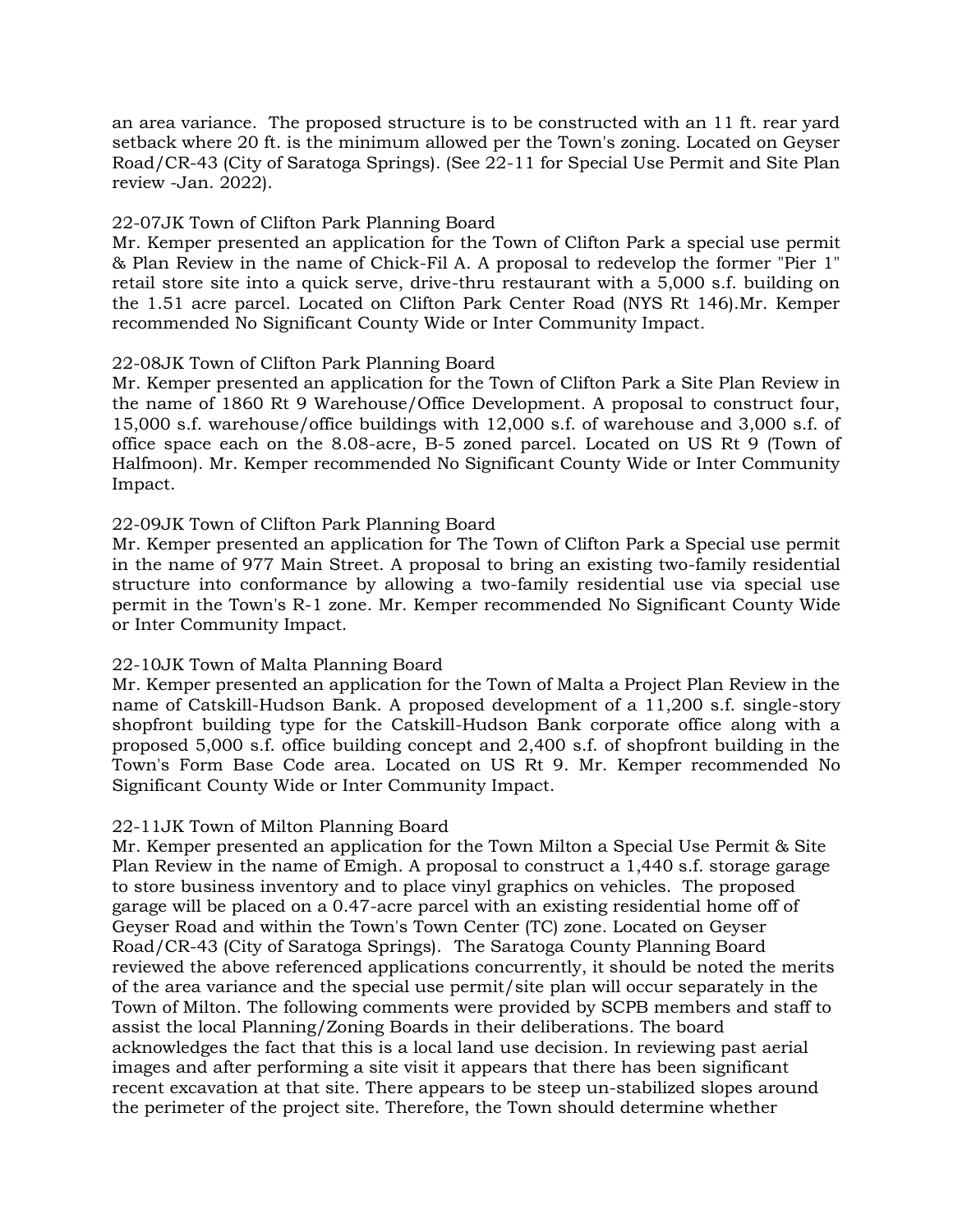erosion control measures and bank stabilization should be required as part of the local review. In addition, the site plan provided for review does not indicate the existing topography on the site or where the base of the slope is. The exact location of the septic system and leach field should be placed on the plans so that conformance with NYS Building Code can be confirmed. Furthermore, additional detail may be warranted on the site plan (hours of operation, parking, and lighting, etc.) in order to allow for proper review of the project and to ensure compliance with any approvals granted by the Town of Milton. It appears the back of the building will be up close to the existing base of slope. In reviewing the application, the ZBA may want to consider shifting the placement of the building or reducing the proposed size of the building which may also reduce the amount of variance being requested. A reduction in variance request may also allowing some buffering to neighboring property owners. Mr. Kemper recommended a No Significant County Wide or Intercommunity impact with the above comments

## 22-12JW Town of Saratoga Zoning Board

Mr. Williams presented an application for the Town of Saratoga an Area Variance in the name of Pasos. A proposed two-lot subdivision of an existing 22.78-acre parcel resulting in a 4.99-acre parcel with 200 ft. of frontage and a 17.79-acre parcel with 200 ft. of frontage. The Town's zoning requires lots over 5-acres to have 300 ft. of frontage. Located on US Rt 4 South. Mr. Williams recommended No Significant County Wide or Inter Community Impact.

## 22-13JW City of Mechanicville Planning Department

Mr. Williams presented an application for the City of Mechanicville a Special Use permit in the name of Palumbo. The applicant wishes to covert an existing two-family residential structure into a four-unit multifamily building with six parking spaces on a 0.13-acre site. Located on US Rt 4 & NYS Rt 32. Mr. Williams recommended No Significant County Wide or Inter Community Impact.

A motion to approve Planning Department recommendations for planning referrals as presented was made by Mr. Dal Pos and a motion was seconded by Mr. Vopelak and unanimously approved.

**DISCLAIMER:** Recommendations made by the Saratoga County Planning Board on referrals and subdivisions are based upon the receipt and review of a "full statement of such proposed action" provided directly to SCPB by the municipal referring agency as stated under General Municipal Law Section 239. A determination of action is rendered by the SCPB based upon the completeness and accuracy of information presented by its staff. The SCPB cannot be accountable for a decision rendered through incomplete or inaccurate information received as part of the complete statement.

## **SUBDIVISIONS**

#### 22-A-01JW Town of Saratoga planning Board

Mr. Williams presented an application for the Town of Saratoga a Subdivision Review in the name of Huber. A proposed subdivision to subdivide 3.75-acres from an 82.01 acre parcel and convey the 3.75-acre parcel to a 6.57-acre parcel to its south. Located on US Rt 4 South (Ag. Dist. #2, Hudson River). Mr. Williams recommended No Significant County Wide or Inter Community Impact.

22-A-02JW Town of Stillwater Planning Department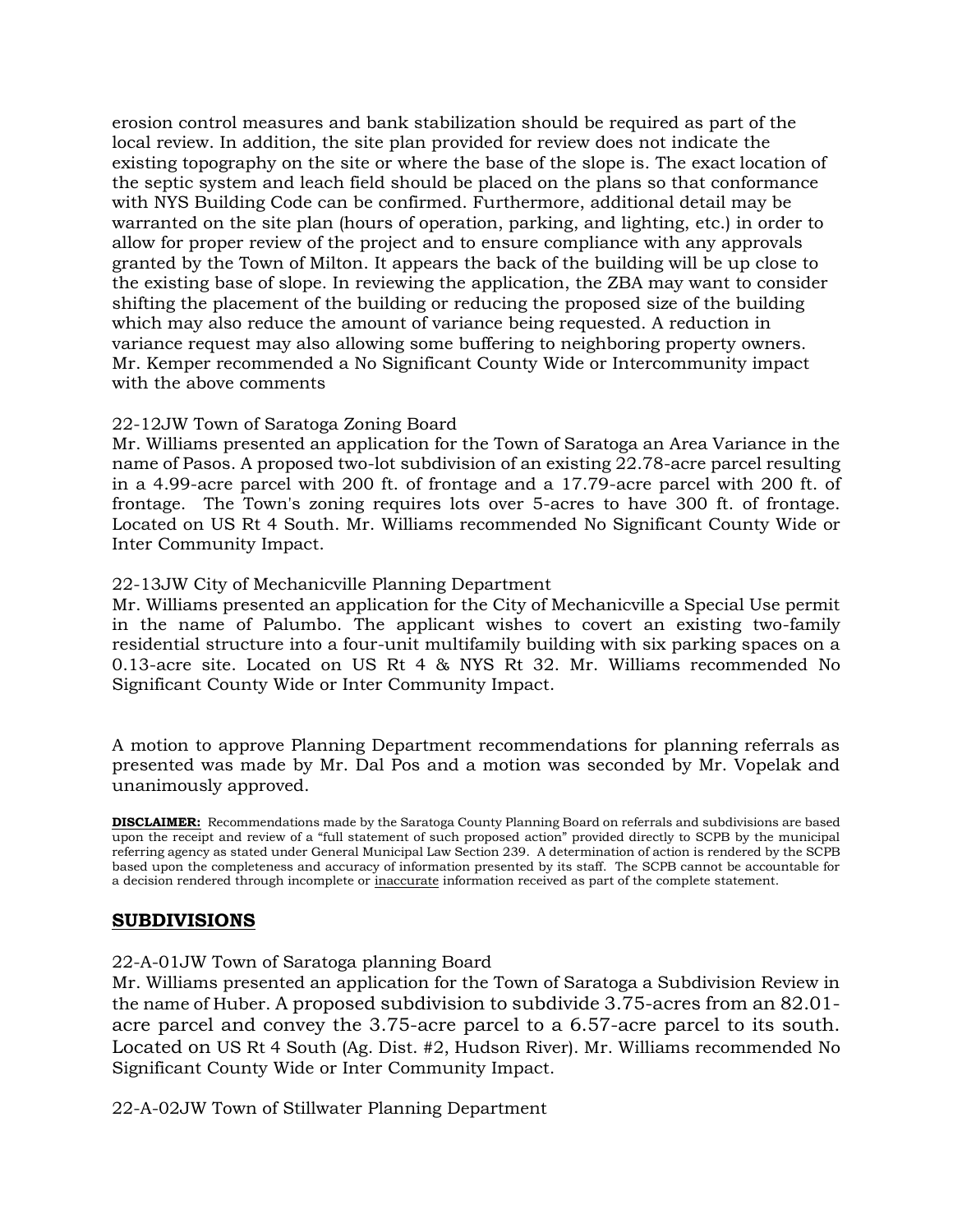Mr. Williams presented an application for the Town of Stillwater a Subdivision Review in the name of Snake Hill Minor Subdivision. A proposed 4-lot residential subdivision on the 29.73-acre knob on Snake Hill, Saratoga Lake. The proposed lots have an area of 10.97-acres; 4.32-acres; 8.72-acres and 6.17-acres respectively. Located on NYS Route 9P. With the GML-239 referral information package submitted by the Town, the Board recognized that the proposed 4-lot subdivision is well within the means of this property's local zoning requirements and the concerns of soil and erosion control, storm water management, possible visual impacts along with domestic water service and waste disposal and property access have been discussed and are in the process of being addressed. The Board did discuss a January 20, 2022 correspondence between the Saratoga County Historian and the Saratoga County Director of planning pertaining to the project site being in a known area with archeological sensitivity and inquired whether or not this project has received any review correspondences from NYS Historic Preservation Office (SHPO)? Lastly, a NYSDOT work and curb cut permit will be required in order to construct the proposed shared access driveway onto NYS Rt 9P. Mr. Williams recommended No Significant County Wide or Inter Community Impact. Recusal of Mr. Dal Pos

#### 22-A-03JW Town of Ballston Planning Board

Mr. Williams presented an application for the Town of Ballston a Subdivision Review. A proposed 3-lot subdivision consisting of creating Lot 1 of 2.50acre parcel with existing residential improvements, Lot 2 a proposed 2.50-acre residential lot and Lot 3 a 4.31 acre residential lot. Lot 2 and Lot 3 will be "flaglots" with a proposed shared access out to Middleline Road. Located on Middleline Road/CR-59. Ag. Dist. #2. A County DPW driveway permit will be required in order to construct the access driveways for the proposed Lots 2 & 3. Mr. Williams recommended No Significant County Wide or Inter Community Impact.

#### 22-A04JW Town of Corinth Planning Board

Mr. Williams presented an application for the Town of Corinth a Subdivision Review in the name of Tallman. A proposed subdivision and lot line adjustment involving an existing 29.8-acre parcel. The subdivision consists of creating a 2.86-acre parcel on the eastern portion of the lot fronting along North Greenfield Spier Falls Rd/CR-25. The lot line will convey 0.74-acres of land from the 29.8-acre parcel to an existing 0.94-acre parcel with existing residential improvements and adjacent to the proposed 2.86-acre lot creating a 1.68-acre parcel. The remaining lands will be 26.20-acres. Located on North Greenfield Spier Falls Rd/CR-25. A County DPW driveway permit will be required to construct access to the proposed Lot 2. Mr. Williams recommended No Significant County Wide or Inter Community Impact.

#### 22-A-05JW Town of Northumberland Planning Board

Mr. Williams presented an application for the Town of Northumberland a Subdivision Review in the name of JLMR Reality LLC. A proposed 2-lot subdivision that is to split a vacant, mostly wooded, 71.73-acre parcel into a 38.30-acre parcel and a 35.43 acre parcel. There is no indication of any improvements at this time. Located on Gailor Lane & Homestead Rd. (Ag. Dist. #1). Mr. Williams recommended No Significant County Wide or Inter Community Impact.